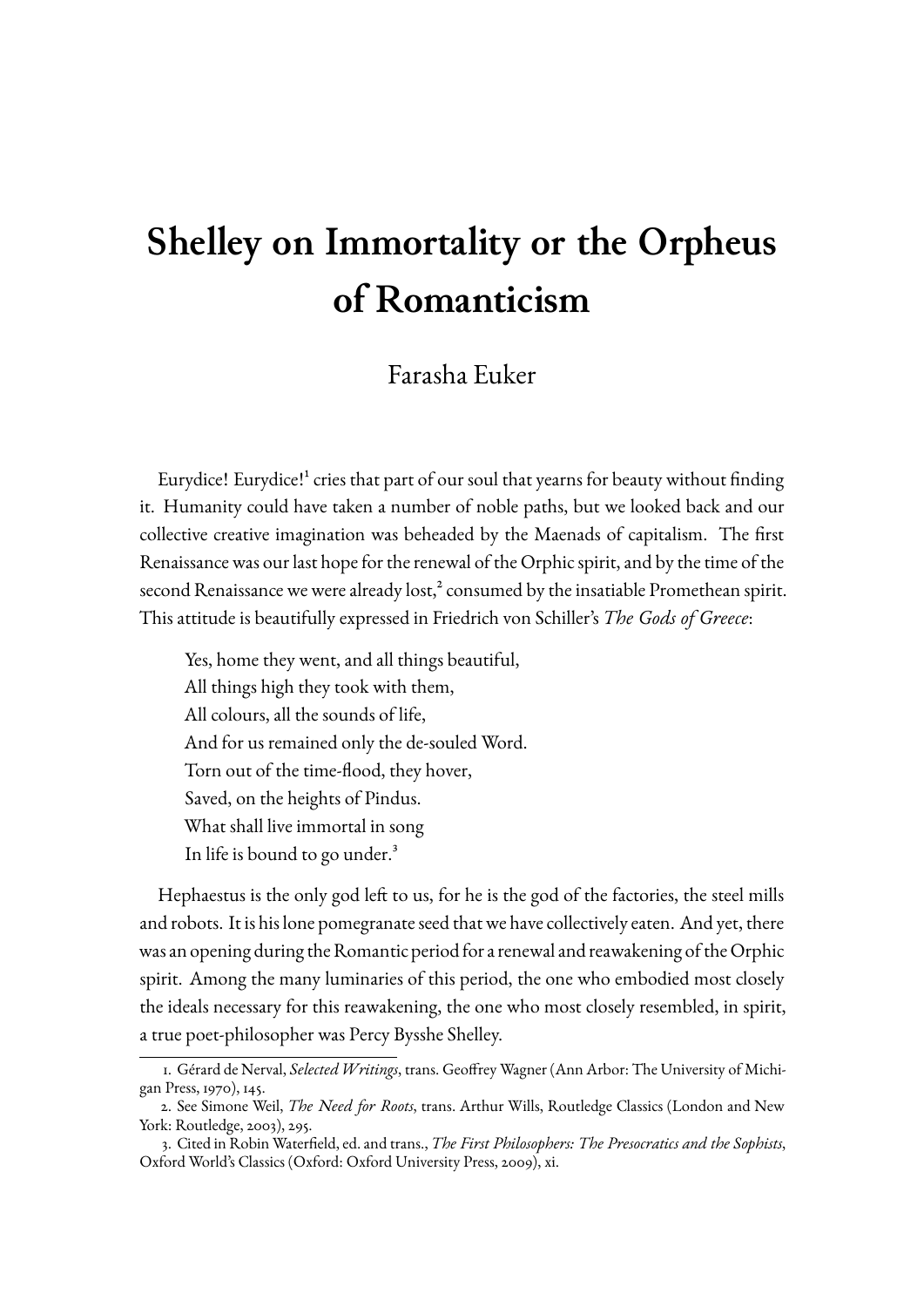The so-called primary source for the study of Percy Shelley's Platonism is James A. Notopoulos' *The Platonism of Shelley*,<sup>4</sup> which, though massive in size and exhaustive in detail, is severely lacking in a number of respects. Notopoulos' writings are marred by a number of critical errors, including:

- 1. The presentation of Neoplatonism as something quite different from the thought of the original Platonism of Plato,
- 2. An insistence that Shelley never read the writings of the Neoplatonists, but learned of their doctrines almost wholly through second hand sources, such as Coleridge,<sup>5</sup> though freely admitting that Shelley read Thomas Taylor's translations of Plato, and,
- 3. A wholly unjustified prejudice against both the writings and person of Thoma[s](#page-1-0) Taylor,<sup>6</sup> culminating in the citation of John Stuart Mill's—who did not have half of Taylor's genius—libelous criticism of Taylor's translations.7

After selec[tiv](#page-1-1)ely misquoting Coleridge, Notopoulos goes on to conjecture that thewritings of Thomas Taylor are "inaccurate in translation, interpreted P[la](#page-1-2)to through obscure Neoplatonism, and prevented Shelley from ever seeing anything but a dim, distorted, and tradition-crusted Plato."8 One wonders if Notopoulos ever read the writings of either Thomas Taylor or the so-called Neoplatonists. His attitude—all too common in academic studies of Platonism—is reason enough to dismiss his work out of hand. This misguided view of tradition [as](#page-1-3) "crusted," leads only to such ridiculous nonsense as Alain Badiou's recent work, *Plato's Republic*, which puts words such as "Holy smoke!"9 in the mouth of Socrates. Worst of all, Notopoulos, in his essay *Shelley and Thomas Taylor*, states regarding Taylor the calumny that his writings purvey "[a] strange and twisted Neo-Platonism that [he] concocted from the Neo-Platonists and equated with [P](#page-1-4)lato's philosophy."10 In fact, one of the very few pieces of genuinely useful knowledge that one can gleam from Notopoulos' writings is that Shelley knew Taylor personally, became his friend, and even attended vegetarian dinners together.<sup>11</sup> As such, this paper aims to fill in the missin[g](#page-1-5) spaces, demonstrating that Shelley strove to become a true disciple of the Neoplatonists and Thomas Taylor, and a modern day Orpheus who worked to reawaken

<sup>4.</sup> James A. Notopoulos, *The Platonism of Shelley* (New Yor[k: O](#page-1-6)ctagon Books, 1969).

<sup>5.</sup> Ibid., 155-167.

<sup>6.</sup> Ibid., 30.

<sup>7.</sup> Ibid., 399.

<span id="page-1-7"></span><span id="page-1-0"></span><sup>8.</sup> Ibid., 33.

<sup>9.</sup> [Alain](#page-1-7) Badiou, *Plato's Republic*, trans. Susan Spitzer (Cambridge, UK and Malden, MA: Polity Press, 2012), [2.](#page-1-7)

<span id="page-1-2"></span><span id="page-1-1"></span><sup>10.</sup> [Jame](#page-1-7)s A. Notopoulos, "Shelley and Thomas Taylor," *PMLA* 51, no. 2 (June 1936): 508.

<span id="page-1-6"></span><span id="page-1-5"></span><span id="page-1-4"></span><span id="page-1-3"></span><sup>11.</sup> [Ibid.](#page-1-7), 514.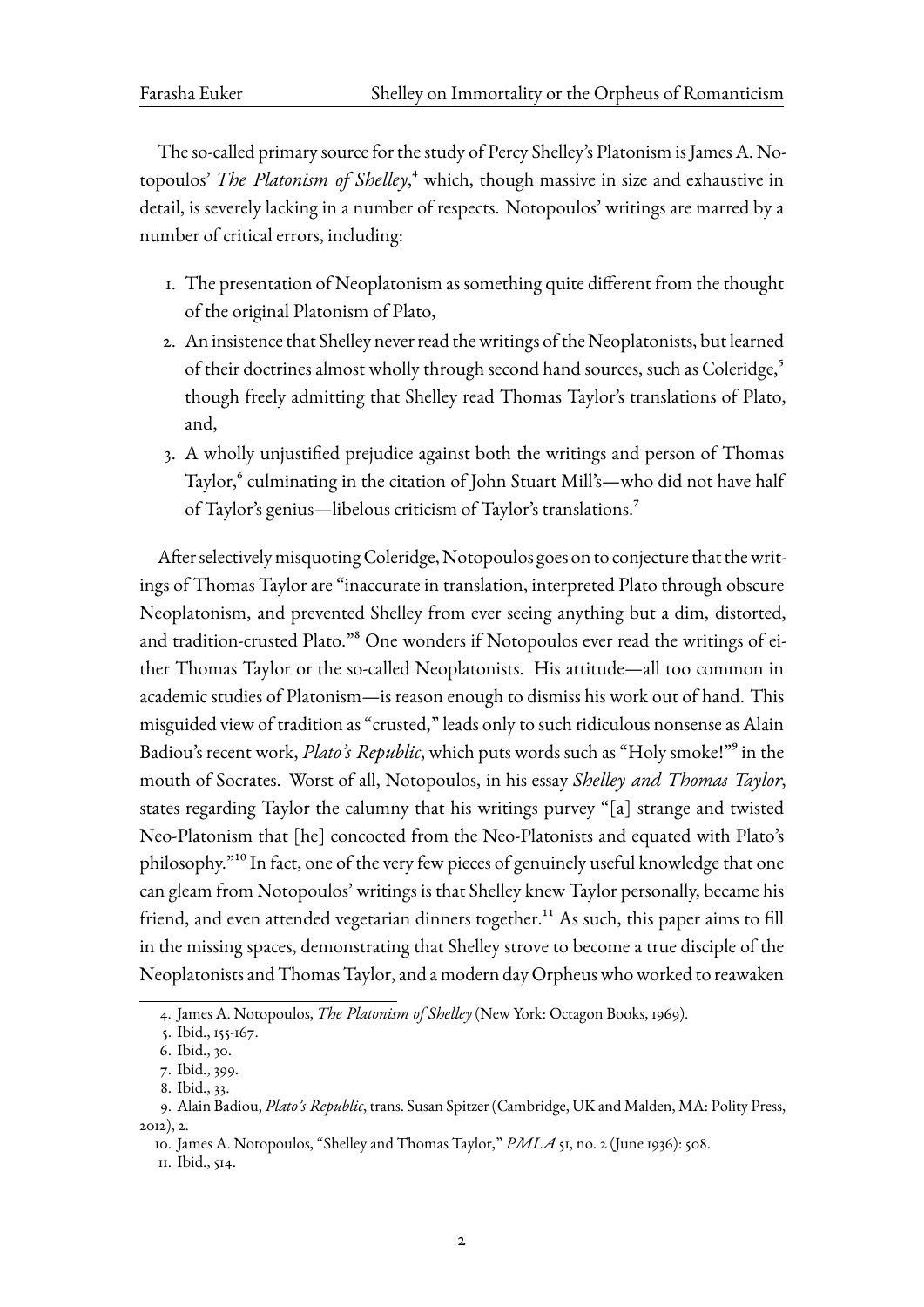the doctrine of the immortality of the soul. Sri Aurobindo says the following regarding Shelley's greatness:

He has on the one hand, one feels, been a native of the heights to which he aspires and the memory of them, not indeed quite distinct, but still environing his imagination with its luminous ethereality, is yet with him. If the idea of a being not of our soil fallen into the material life and still remembering his skies can be admitted as an actual fact of human birth, then Shelley was certainly a living example of one of these luminous spirits half obscured by earth.<sup>12</sup>

Many of Shelley's simplest poems, and hence most popular, give a wrong impression of his matu[re](#page-2-0) views. It is common to accuse Shelley of atheism, but this is something he never was, save in the Buddhist sense of a non-theist. In his youth, Shelley admits to being taken in by materialist philosophy—and according to Simone Weil, "[a]mong those men in whom the supernatural part has not been awakened, the atheists are right and the believers wrong"<sup>13</sup>—but his writings on the topic always make it clear that he was fighting against a specifically theistic Christian conception of God, as is made clear in the following note to *Queen Mab*: "There is no God! This negation must be understood solely to affect a creative [De](#page-2-1)ity. The hypothesis of a pervading Spirit coeternal with the universe, remains unshaken."<sup>14</sup> Shelley's attitude continually evolved from this non-theism to its culmination in his mature polytheism. He even rewrote large portions of *Queen Mab* as *The Dæmon of the World,* a poetic fragment, still highly critical of Christianity—which Shelley thoroughly [rej](#page-2-2)ected throughout his life—but full of Platonic, Pythagorean, and Orphic symbolism.<sup>15</sup> Ultimately, however, Shelley was never devoted to the gods, but only to the One from which we spring and to which we return. Feeling the need to clarify his position, Shelley, in *On Life* writes that:

I am one of those who am unable to assent to the conclusions of those philosophers, who assert that nothing exists but as it is perceived[…] The shocking absurdities of the popular philosophy of mind and matter, and its fatal consequences in morals, their violent dogmatism concerning the source of all things, had early conducted me to materialism. This materialism is a seducing system to young and superficial minds[…] But I was discontented

<sup>12.</sup> Sri Aurobindo, *The Future Poetry* (Pondicherry: Sri Aurobindo Ashram Trust, 1997), 140.

<sup>13.</sup> Simone Weil, *Gravity and Grace*, trans. Emma Crawford and Mario von der Ruhr (London and New York: Routledge, 2006), 115.

<sup>14.</sup> Percy Bysshe Shelley, *The Major Works*, ed. Zachary Leader and Michael O'Neill, Oxford World's Classics (Oxford and New York: Oxford University Press, 2009), 79.

<span id="page-2-2"></span><span id="page-2-1"></span><span id="page-2-0"></span><sup>15.</sup> Percy Bysshe Shelley,*The Daemon of the World* (Marlborough Hill, UK: H. Buxton Forman, 1876).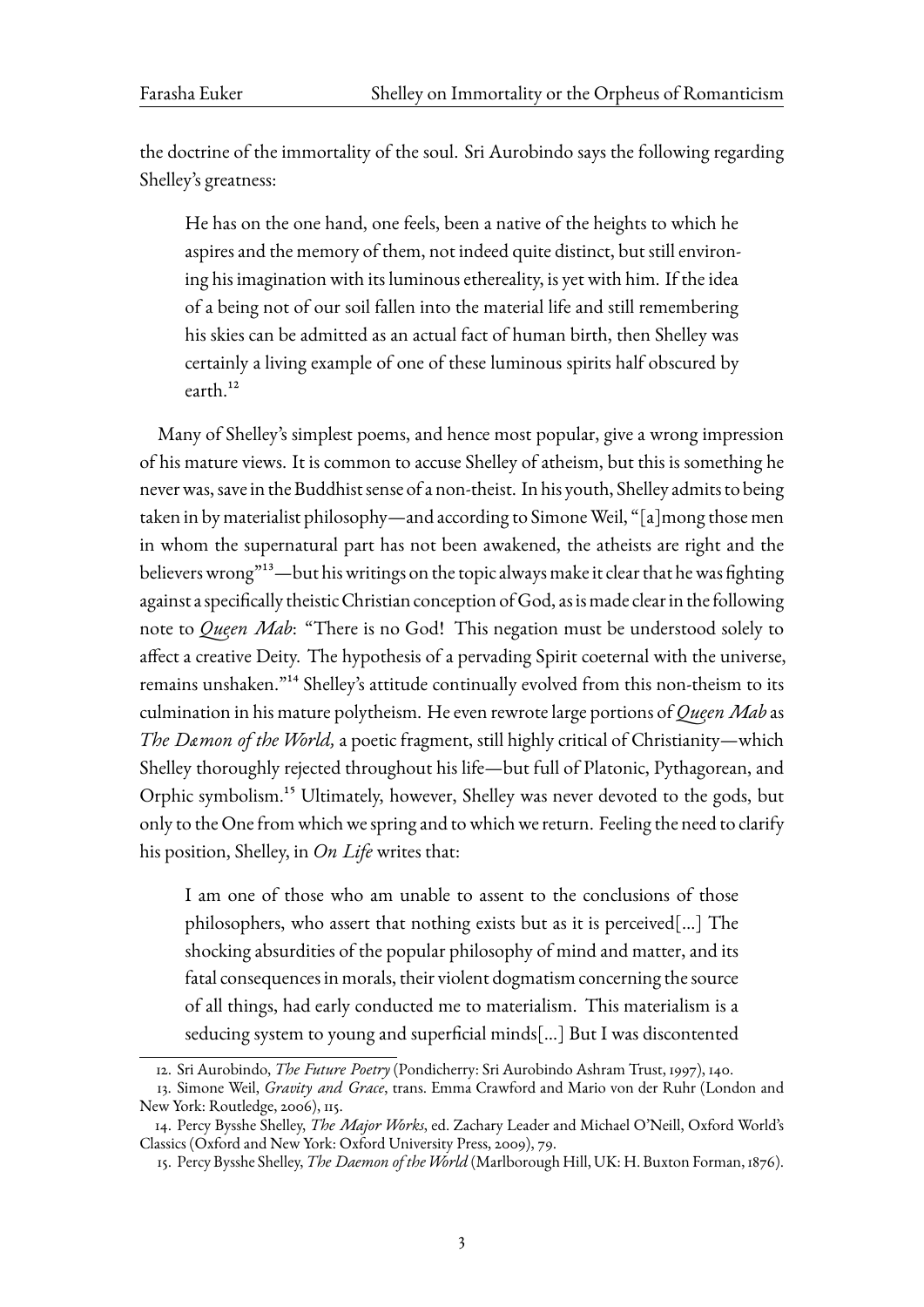with such a view of things as it afforded; man is a being[…] in the future and the past, being not what he is, but what he has been, and shall be[…] Each is at once the centre and the circumference; the point to which all things are referred, and the line within which all things are contained.<sup>16</sup>

Not only does Shelley dismiss the materialist perspective of his youth, but he clearly and unambiguously proclaims his allegiance to a mystical philoso[ph](#page-3-0)y that has more than subtle overtones to Pythagoreanism. Simone Weil has the following to say regarding the symbolism of the circle: "Pythagoras offered up a sacrifice in his joy at having discovered the possibility of drawing a right-angled triangle inside a semicircle. The circle, in the eyes of the Greeks, was the image of God. For a circle which turns upon itself is a movement leading to no change and one completely self-contained."17 Our soul is an Ouroboros swallowing itself unto infinity until we are swallowed by God. Another example of Shelley's Pythagoreanism is his insistence on a strict vegetarian diet. In a lengthy note to *Queen Mab*, Shelley puts forward an innovative interpreta[tio](#page-3-1)n of the Prometheus myth: "Prometheus (who represents the human race) effected some great change in the condition of his nature, and applied fire to culinary purposes; thus inventing an expedient for screening from his disgust the horrors of the shambles. From this moment his vitals were devoured by the vulture of disease."<sup>18</sup> He goes on to say, following Plutarch, that if one wants to eat meat, he or she should "tear a living lamb with his teeth, and plunging his head into its vitals, slake his thirst with steaming blood."<sup>19</sup> The practice of vegetarianism is one of the most important practic[es](#page-3-2) for all those who believe in the immortality of the soul and some form of transmigration, because eating your deceased grandmother would be a none too pleasant occurrence.

Shelley's Platonism was rooted in the very depths of his being. He claimed that he would "rather be damned with Plato[…] than to go to Heaven with Paley and Malthus."<sup>20</sup> If Henry Corbin is true and one does not choose to be, but is "born a Platonist,"<sup>21</sup> then Shelley was certainly a Platonist from birth. And yet, he was never certain of anything, always full of intuition, but also full of doubt. This is the hallmark of a serio[us](#page-3-3) seeker. A true kindred spirit of Shelley is René Daumal, whose life and thoughtsc[an](#page-3-4) shed some light upon Shelley's conceptions of the immortality of the soul. Daumal, above all else, felt a desire for eternity, but he recounts that "[a]round the age of

<sup>16.</sup> Shelley, *The Major Works*, 634.

<sup>17.</sup> Weil, *The Need for Roots*, 288.

<sup>18.</sup> Shelley, *The Major Works*, 84.

<sup>19.</sup> Ibid., 85.

<span id="page-3-1"></span><span id="page-3-0"></span><sup>20.</sup> Ibid., 2[32.](#page-2-2)

<span id="page-3-4"></span><span id="page-3-3"></span><span id="page-3-2"></span><sup>21.</sup> Tom [Cheetham,](#page-0-3)*All the World an Icon: Henry Corbin and the Angelic Function of Beings* (Berkeley, California: N[orth Atlantic Books](#page-2-2), 2012), 137.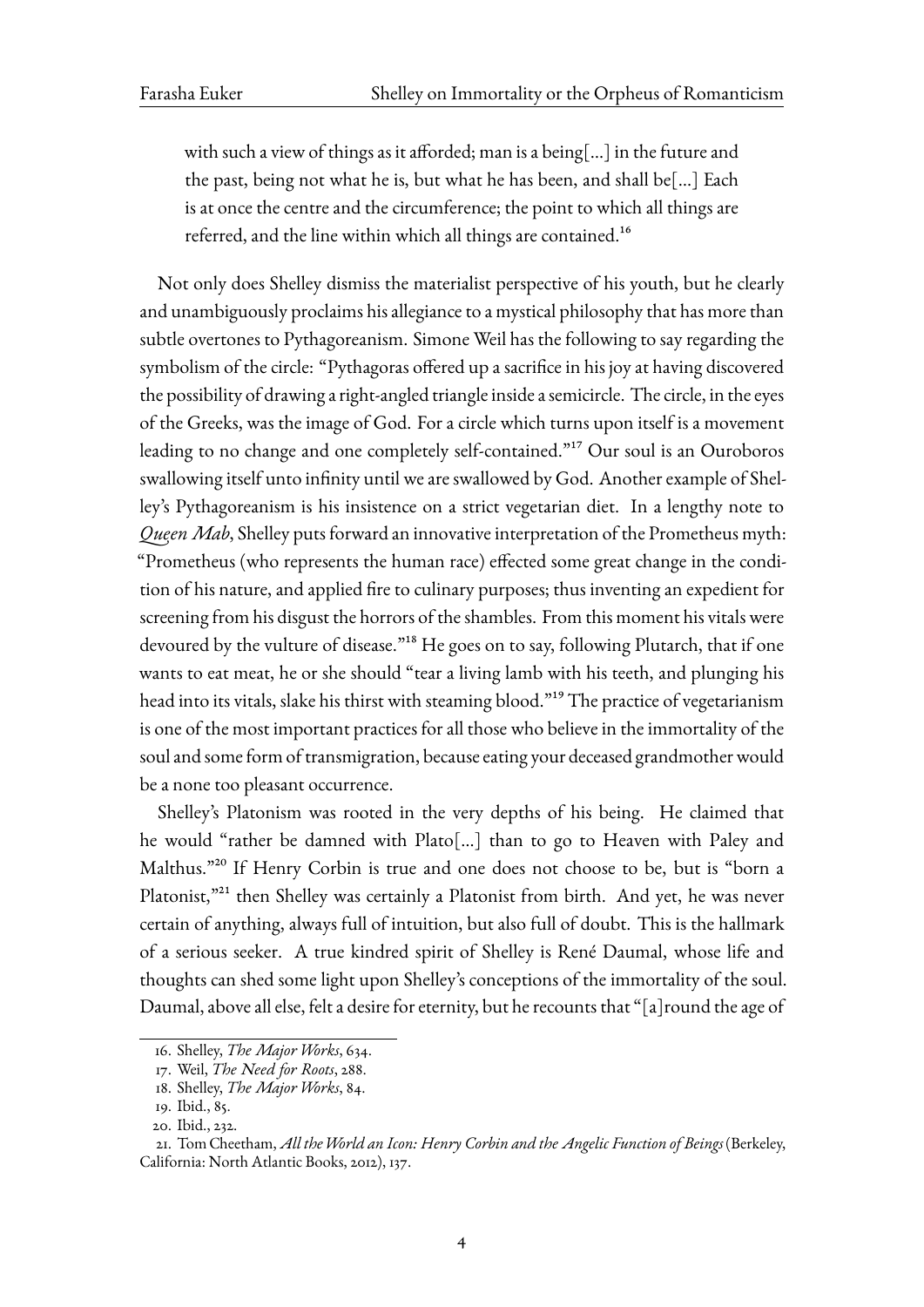six, no religious belief having been instilled in me, the problem of death presented itself in all its nudity. I spent horrible nights, clawed in the stomach and held in a stranglehold by the dread of nothingness, of 'nothing left at all.'"<sup>22</sup> Daumal went on to perform a number of experiments that involved putting his body into a state as close to death as possible in order to know with certainty the nature of death. One day it happened; Daumal had a life changing experience in which Reali[ty](#page-4-0) made itself manifest to him and from that point forward he was certain of the immortality of his soul. According to Daumal, "[a]n individual is the limitless person thinking of himself as limited, denied as such, of his 'selfness' and tortured within a particular form."<sup>23</sup> This can shed a lot of light on Shelley's life and thoughts. Aside from his very early political poems, almost all the verse that Shelley wrote was implicitly or explicitly dealing with the topic of the soul and its immortality. Some of his poems, such as *The Sensitive [P](#page-4-1)lant* or *Adonais* have immortality as their sole topic and these comprise some of the finest lines on this topic ever written. In fact, even the idea for Mary Shelley's *Frankenstein* may have germinated from experiments in life, death, and consciousness that Percy and Mary may have been performing in order to know the nature of the soul. This questioning is described in a line from *Mont Blanc*: "Has some unknown omnipotence unfurled / The veil of life and death? or do I lie / In dream?"<sup>24</sup> Any such path is fraught with perils and it does seem that in the last two years of his life, Shelley reached a state of certainty, claiming that "eternity is the inheritance of every thinking being."<sup>25</sup> Whether that was arrived at through study, the revelation of Na[tu](#page-4-2)re, or certain theurgic practices that are hinted at in his late poetry, we will never know. One thing that is certain is that despite all of the changes that transitory forms, such as our bodies, may [go](#page-4-3) through, the soul is eternal, for whatever was always will be and can never not be, or as Shelley writes in *The Cloud*: "I am the daughter of Earth and Water, / And the nursling of the sky; / I pass through the pores of the oceans and shores; / I change, but I cannot die."26 Gérard de Nerval writes in *Aurélia* that even "God Himself cannot make death a nothingness."<sup>27</sup> Shelley elaborates upon this in the following beautiful lines from *Hellas*:

Worlds on worlds are rolling ever From creation to decay, Like the bubbles on a river

<sup>22.</sup> René Daumal, *The Powers of the Word*, ed. and trans. Mark Polizzotti (San Francisco: City Lights Books, 1991), 163.

<sup>23.</sup> René Daumal, *Le Contre-Ciel*, trans. Kelton W. Knight (New York: Peter Lang, 1990), 12.

<sup>24.</sup> Shelley, *The Major Works*, 125.

<span id="page-4-0"></span><sup>25.</sup> Ibid., 585.

<sup>26.</sup> Ibid., 463.

<span id="page-4-3"></span><span id="page-4-2"></span><span id="page-4-1"></span><sup>27.</sup> Nerval, *Selected Writings*, 147.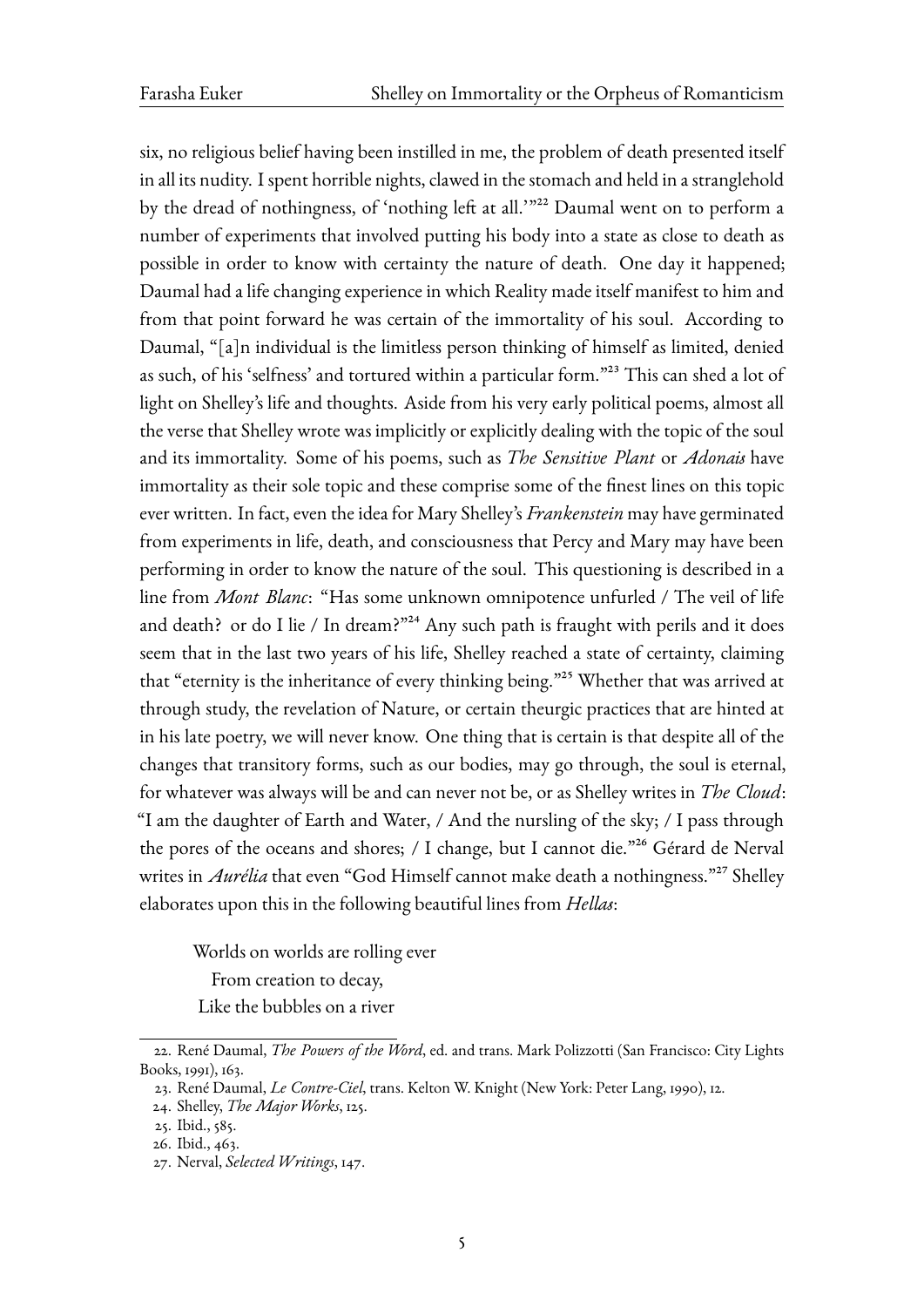Sparkling, bursting, borne away. But they are still immortal Who, through birth's orient portal And death's dark chasm hurrying to and fro, Clothe their unceasing flight In the brief dust and light Gathered around their chariots as they go; New shapes they still may weave, New gods, new laws receive, Bright or dim are they as the robes they last On Death's bare ribs had cast.<sup>28</sup>

These lines echo Rumi's contention that death is simply a gateway to a new birth, but a more interesting and hitherto unexpl[ore](#page-5-0)d parallel is that of Shelley and *Ishraqi* philosophy. If Shelley's philosophy is mystical, which it most certainly is, the form of mysticism that pervades his writings is that of light. Our lives, according to *The Ode to Heaven*, are filled with "mighty suns beyond the night, / Atoms of intensest light!"<sup>29</sup> Not only this, but each soul and every living thing interpenetrates every other living thing, "[f]or each one [is] interpenetrated / With the light and the odour its neighbor shed[s]."<sup>30</sup> The most obviousparallel is to Proclus' doctrine of all things in all things, $31$  but t[he](#page-5-1)re is ample evidence to suggest both that Shelley was well aware of Islamic symbolism, poetry, and philosophy, and that Shahab al-Din Suhrawardi had studied both Plotin[us'](#page-5-2) *Enneads* and Proclus' *Elements of Theology*, so though there is no direc[t c](#page-5-3)hain linking the two, the metaphorical *golden chain* of the Platonic tradition may be said to have illumined both men. Witness the similarity of Shelley's preceding verse to the following passage from Suhrawardi's *Hikmat al-'Ishraq*: "Know that it would be inconceivable for the incorporeal managing light to become nonbeing after the annihilation of the fortress. If the incorporeal light necessitated its own nonbeing, it would never have existed at all. That which makes it necessary—the dominating light—does not destroy it, for the dominating light never alters; and, in any case, how could a thing destroy by its own essence the concomitant of its essence?"<sup>32</sup> A further similarity exists, which is Shelley's interest

<span id="page-5-4"></span><span id="page-5-3"></span><span id="page-5-2"></span>32. Shihab al-Din al-Suhrawardi, *The Philosophy of Illumination*, trans. John Walbridge and Hossein Ziai, Islamic Translation Series (Provo, Utah: Brigham Young University Press, 1999), 144.

<sup>28.</sup> Shelley, *The Major Works*, 558.

<sup>29.</sup> Ibid., 447.

<sup>30.</sup> *The Sensitive Plant*, ibid., 452.

<span id="page-5-1"></span><span id="page-5-0"></span><sup>31.</sup> See Radek Chlup, *Proclus: an int[ro](#page-5-4)duction* (Cambridge, UK: Cambridge University Press, 2012), 83- 92; Laurence [Jay Rosán,](#page-2-2) *The Philosophy of Proclus: The Final Phase of Ancient Thought* (New York: Cosm[os, 19](#page-2-2)49), 96-97; and Proclus, *Proclus' Elements of Theology*, trans. Thomas Taylor, The Thomas Taylor Series 1 (Dorset, U[K: The](#page-2-2) Prometheus Trust, 2006), 24.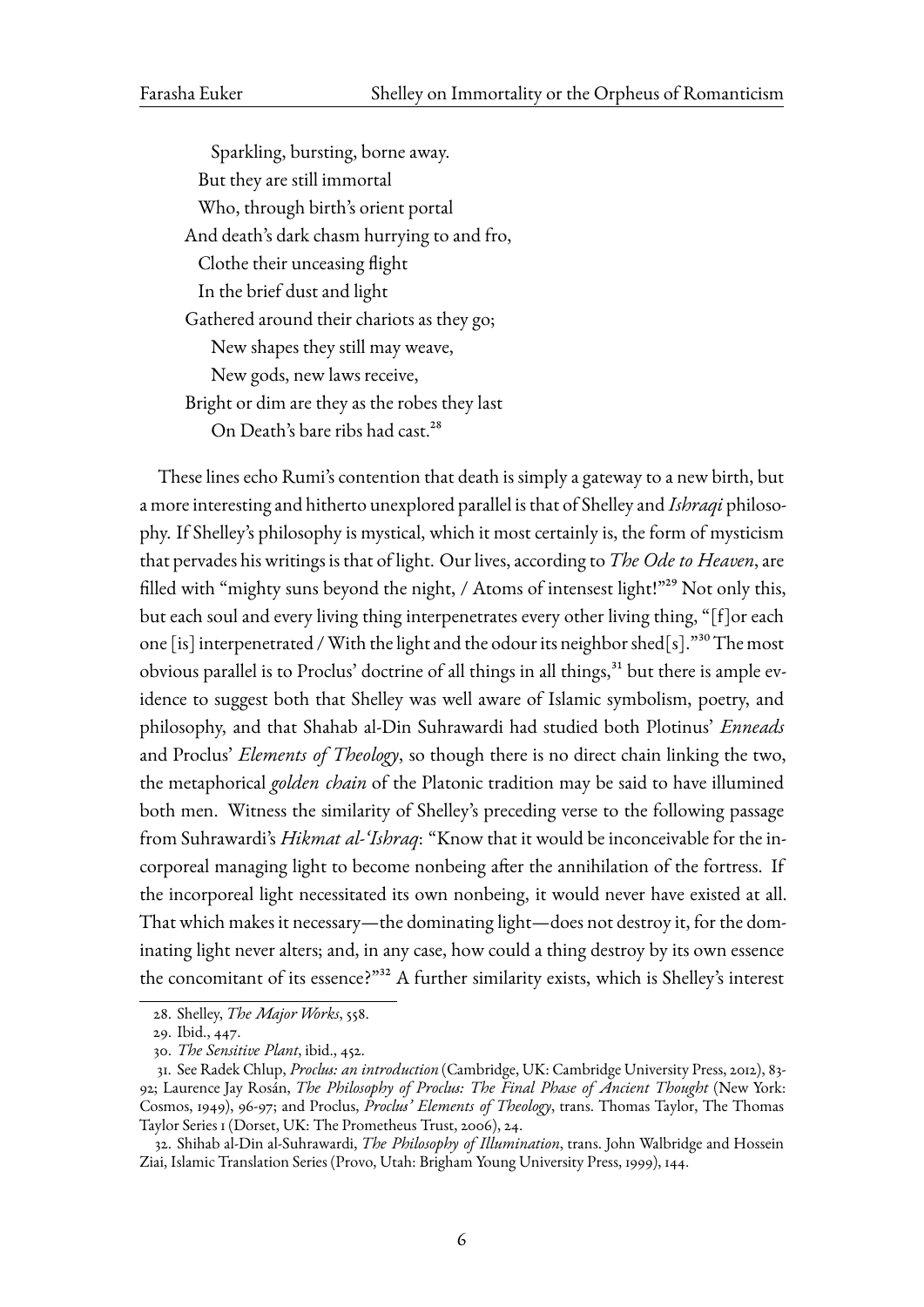in the sages of the East, such as Zoroaster, as can be seen in the following passage from *Prometheus Unbound*:

They shall be told. Ere Babylon was dust, The Magus Zoroaster, my dead child, Met his own image walking in the garden. That apparition, sole of men, he saw. For know there are two worlds of life and death: One that which thou beholdest; but the other Is underneath the grave, where do inhabit, The shadows of all forms that think and live Till death unite them and they part no more; Dreams and the light imaginings of men, And all that faith creates or love desires, Terrible, strange, sublime, and beauteous shapes.<sup>33</sup>

Suhrawardi was a great spiritual disciple of Plato, Hermes, and Zoroaster, considering them to have shared the *batini* (esoteric) philosophy o[f li](#page-6-0)fe and the universe as opposed to the *zahiri* (exoteric) doctrines presented in the Qur'an. According to Suhrawardi:

Plato related that he himself had stripped off the darkness and beheld it. The sages of Persia and India without exception agreed upon this[…][L]et him engage in mystical disciplines[…] as one dazzled by the thunderbolt, see the light[…] and will witness the heavenly essences and lights that Hermes and Plato beheld. He will see the spiritual luminaries, the wellsprings of kingly splendor and wisdom that Zoroaster told of[…] These are the lights to which Empedocles and others alluded.<sup>34</sup>

In addition to the pervasive symbolism of light, Shelley constantly uses the symbolism of birds, such as the nightingale, whic[h](#page-6-1) was so dear to Hafiz, and a "secret bird" synonymous with the phoenix or hoopoe of Farīd ud-Dīn 'Attār, which leads the soul from this world to the next, from stupor to enlightenment. In Shelley's *The Revolt of Islam*, he says the soul "would arise, and like the secret bird / Whom sunset wakens, fill the shore and sky / With her sweet accents—a wild melody!"<sup>35</sup>

Despite Shelley's affinities with Sufism, and certain other traditions, his verse went far beyond the confines of any one religious tradition. I believe that Shelley's final goal was

<sup>33.</sup> Shelley, *The Major Works*, 238-239.

<sup>34.</sup> al-Suhrawardi, *The Philosophy of Illumination*, 108.

<span id="page-6-1"></span><span id="page-6-0"></span><sup>35.</sup> Shelley, *The Major Works*, 165.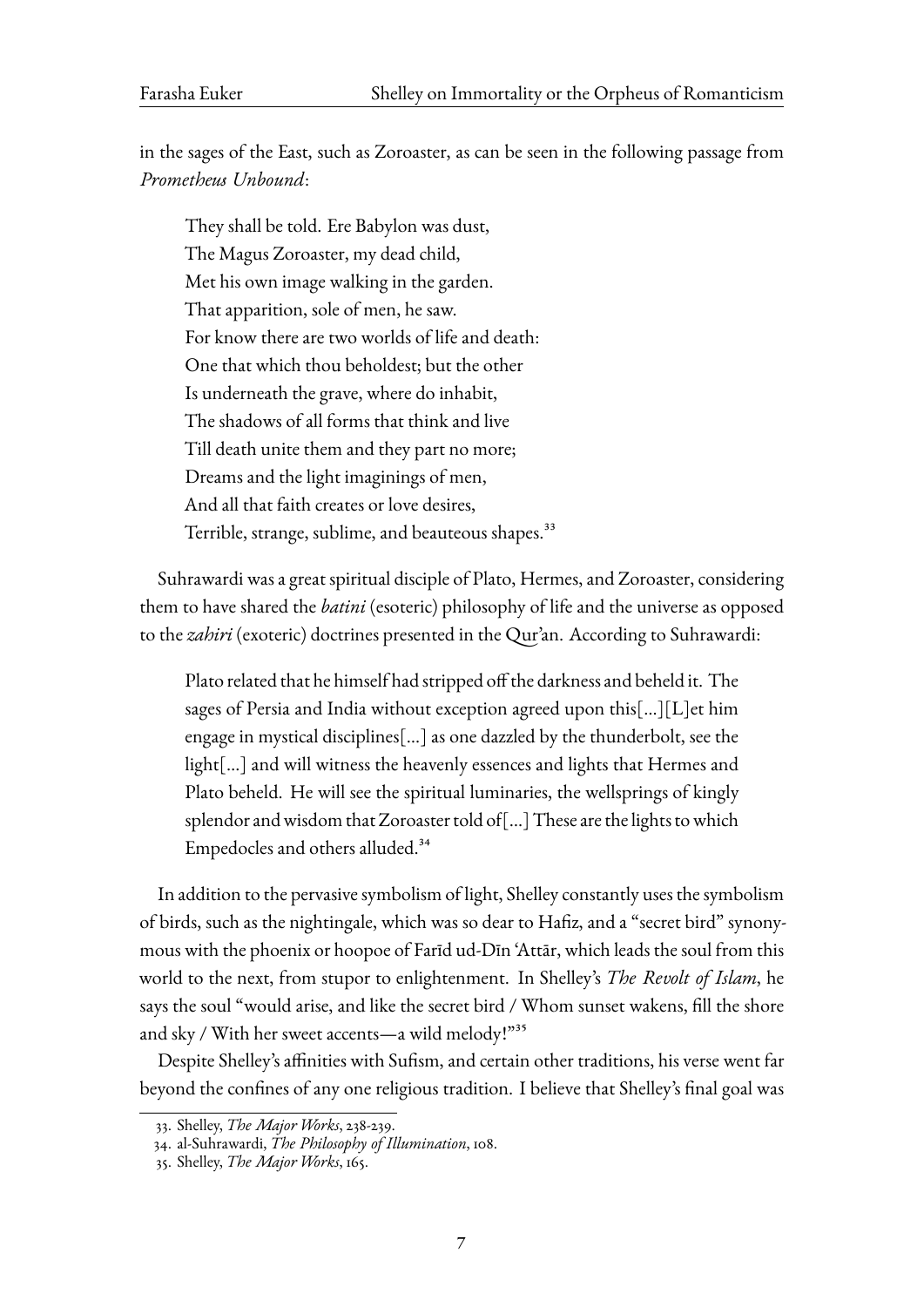nothing less than to become a new Orpheus, a Bodhisattva of verse, who would liberate trapped souls from the confines of matter, sending them into ethereal realms to merge with the numinous Divinity. Shelley, in his *A Defense of Poetry* states that "[p]oets are the hierophants of an unapprehended inspiration[… they] are the unacknowledged legislators of the World."36 This is true, and for this reason Plato banned the poets, but also for this very same reason we desperately need a poet-philosopher to set this world right. Plato, after all, was a poet of prose. The Romantic period was a time in which hope was still alive, hop[e t](#page-7-0)hat "[a]nother Orpheus sings again, / And loves and weeps and dies."37 Shelley was that Orpheus, but he died and his dreams and the dreams of his era died with him, leading us to a state of abject slavery to commerce, money, and matter. Better than almost anyone else, Marguerite Yourcenar, in *Memoirs of Hadrian*, indicts our mode[rn](#page-7-1) slavery through the following words of Hadrian:

I doubt if all the philosophy in the world can succeed in suppressing slavery; it will, at most, change the name. I can well imagine forms of servitude worse than our own, because more insidious, whether they transform men into stupid, complacent machines, who believe themselves free just when they are most subjugated, or whether to the exclusion of leisure and pleasures essential to man they develop a passion for work as violent as the passion for war among barbarous races. To such bondage for the human mind and imagination I prefer even our avowed slavery.<sup>38</sup>

Shelley, lover of freedom that he was, would have been appalled at the modern systems of government in all of the nefarious forms the[y t](#page-7-2)ake.<sup>39</sup> Shelley's soul may have been reincarnated or merged with the One, but in the form of Percy Shelley he left us with a profound philosophy of language that can be used to liberate our minds from the lies which have been fed to us since we were children. Langu[age](#page-7-3) has the power, through the use of the creative imagination, to manifest any form in this world. Through the use of prayer, meditation, and theurgy, one may ease the pains of this life and unchain the soul for its journey upward. "Language is a perpetual Orphic song, / Which rules with daedal harmony a throng / Of thoughts and forms, which else senseless and shapeless were."<sup>40</sup> For Shelley, a new kind of poet-philosopher may rise, which is the same in spirit to the ancient poet-philosophers, and this neo-Orpheus would:

<sup>36.</sup> Shelley, *The Major Works*, 701.

<sup>37.</sup> *Hellas*, ibid., 583.

<sup>38.</sup> Marguerite Yourcenar, *Memoirs of Hadrian*, trans. Grace Frick (New York: Farrar, Straus / Giroux, 2005), 115.

<span id="page-7-0"></span><sup>39.</sup> For one [recent proposal to](#page-2-2) solve these dilemmas, see Arthur Versluis, *The Mystical State: Politics, Gnosis, and [Emerg](#page-2-2)ent Cultures* (Minneapolis: New Cultures Press, 2011).

<span id="page-7-3"></span><span id="page-7-2"></span><span id="page-7-1"></span><sup>40.</sup> *Prometheus Unbound*, Shelley, *The Major Works*, 308.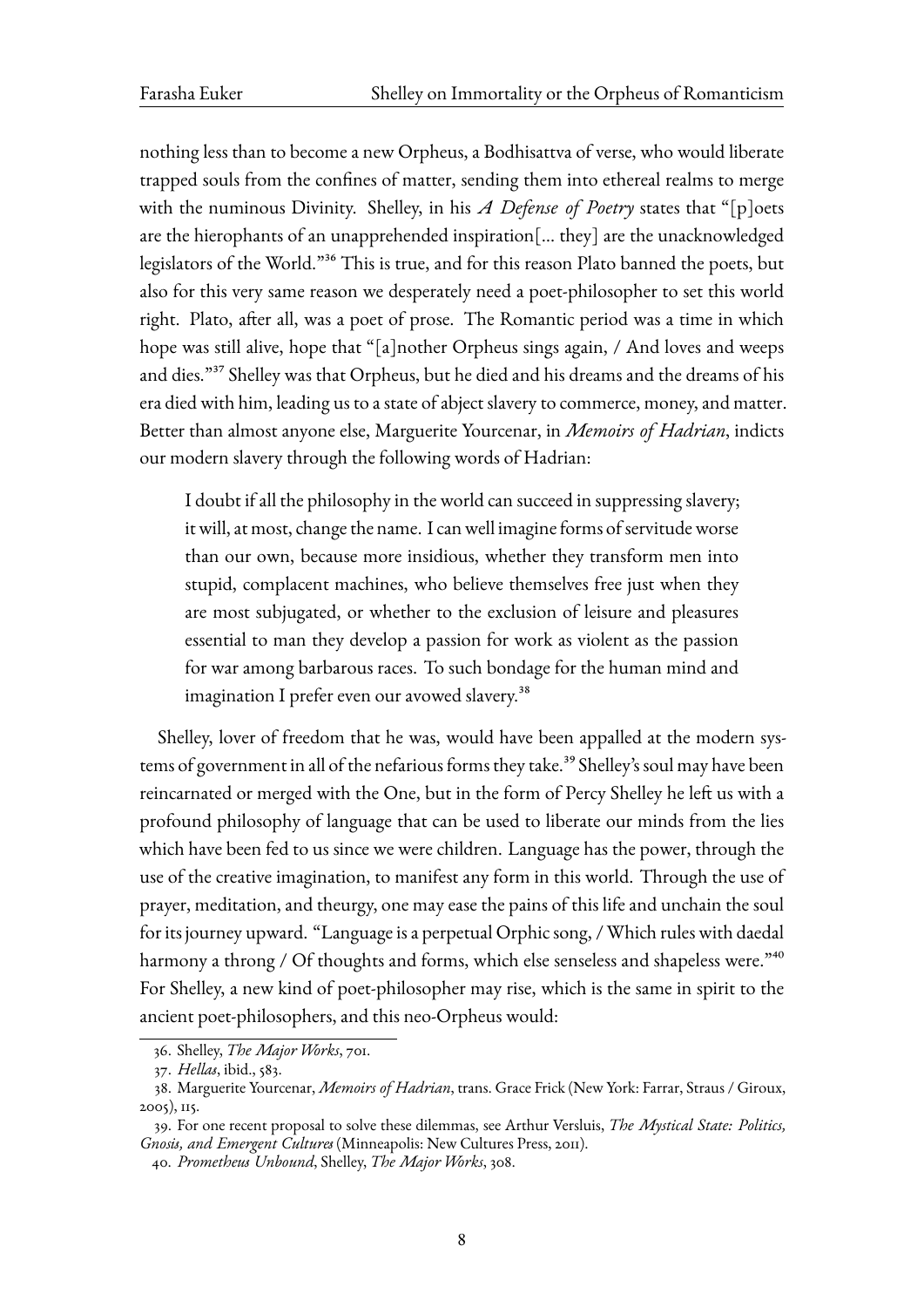From his divine and simple song Shall draw immortal youth, When he and thou shall cease to be Or be some other thing, so long As men may breath or flowers may blossom O'er the wide Earth's maternal bosom.<sup>41</sup>

For Shelley, the most important topic of investigation, as it should be for any thinking being, is the soul and its immortality. As [me](#page-8-0)ntioned earlier, this something that Shelley devoted much time and energy to discovering and expounding. Shelley's magnum opus in this regard is *Adonais*, a poem which, due to its subject matter—the death of Keats—and its composition near the end of Shelley's life, gives the fullest and most perfect picture of Shelley's mature views on the immortality of the soul. The presentation of *Adonais* is highly dialectical, begins with more conventional views of death, then explodes into a refulgent exposition of ancient philosophy in verse. Matter may pass away, but "[n]ought we know, dies. Shall that alone which knows / Be as a sword consumed before the sheath?"<sup>42</sup> All animals, people, and even stars die, but for the living being, the soul is imperishable and not subject to change and decay. Upon death, the soul passes to another body or back to its source. Shelley writes: "Dust to the dust! but the pure spirit shall flow / Back t[o t](#page-8-1)he burning fountain whence it came, / A portion of the Eternal, which must glow / Through time and change, unquenchably the same." $^{43}$  Not only do our souls eventually make their way back to the Eternal Light from which they sprung, but they are one and the same with that Light. We should not mourn the dead, but should celebrate the liberation of the soul from its prison chamber. Th[e](#page-8-2) true casket is not the box that holds the rotten flesh, but the flesh that holds the soul. Shelley comforts us, saying: "Peace, peace! he is not dead, he doth not sleep— / He hath awakened from the dream of life[…] He has outsoared the shadow of our night[…] He lives, he wakes— 'tis Death is dead, not he."44 Death is an illusion, a veil of *maya* slipped over our eyes that prevents us from seeing Reality as such. Death does not exist and never has existed. The illusion of death far from being a pain to suffer is a gift from the Divinity so that our souls, joined with Its Ess[enc](#page-8-3)e, may experience eternity and omniscience. The liberated soul "is a presence to be felt and known / In darkness and in light, from herb and stone, / Spreading itself where'er that Power may move / Which has withdrawn his being to

<sup>41.</sup> *Verses Written on Receiving a Celandine in a Letter from England*, Shelley, *The Major Works*, 114. 42. Percy Bysshe Shelley, "Adonais," in *The Major Works*, ed. Zachary Leader and Michael O'Neill,

Oxford World's Classics (Oxford and New York: Oxford University Press, 2009), 536.

<sup>43.</sup> Ibid., 541.

<span id="page-8-3"></span><span id="page-8-2"></span><span id="page-8-1"></span><span id="page-8-0"></span><sup>44.</sup> Ibid.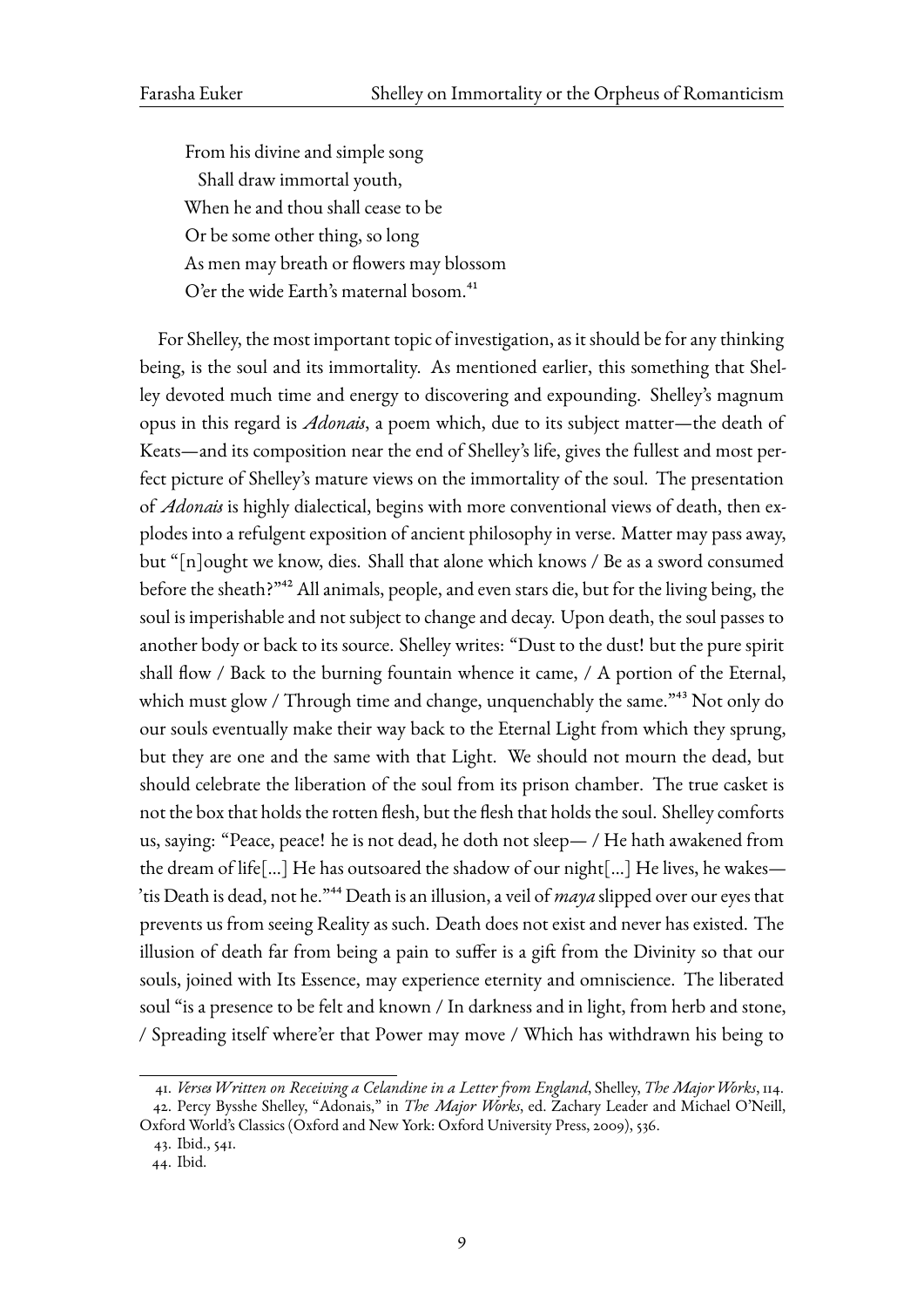its own."45 For those souls that are not ready for union with the Source, they must be reborn into another form, human, animal, or that of a lesser divinity. Shelley describes this mutability beautifully as follows: "the Spirit's plastic stress / Sweeps through the dull dense wo[rld](#page-9-0), compelling there / All new successions to the forms they wear; / Torturing th'unwilling dross that checks its flight / To its own likeness, as each mass may bear; / And bursting in its beauty and its might / From trees and beasts and men into the Heaven's light."46 A human, at essence divine, is capable of creating things of pure beauty. After all has perished, including the visible universe, the Mind of the Divinity, and hence the mind of each and every soul, shall contain memories of everything that ever was. These "splen[do](#page-9-1)urs of the firmament of time / May be eclipsed, but are extinguished not; / Like stars to their appointed height they climb / And death is a low mist which cannot blot / The brightness it may veil."<sup>47</sup> Death is not something to fear, but a joy that we should await gleefully. Shelley counsels us: "From the world's bitter wind / Seek shelter in the shadow of the tomb. / What Adonais is, why fear we to become? The One remains, the many change and pass; / Hea[ve](#page-9-2)n's light forever shines."48 Shelley was not immune from the fear that we all experience, but he counseled himself as follows: "Why linger, why turn back, why shrink, my Heart? […] / No more let Life divide what Death can join together."49 Matter will burn in the fire of the Eternal [an](#page-9-3)d all things will be light, but a light unlike the light of this world. We are a reflection of the Divine and to experience our own immortality we need only look at the mirror of our soul, or as Shelley puts it: "That Lig[ht](#page-9-4) whose smile kindles the Universe, / That Beauty in which all things work and move, […] Burns bright or dim, as each are mirrors of / The fire for which all thirst, now beams on me, / Consuming the last clouds of cold mortality."<sup>50</sup> In conclusion, I will let first Marsilio Ficino and then Shelley speak to us with prayers for our eternal salvation. Ficino:

But I pray that as heavenly souls longing with desire for our heavenly home we may cast off the bonds of our terrestrial chains; cast them off as swiftly as possible, so that, uplifted on Platonic wings and with God as our guide, we may fly unhindered to our ethereal abode, where we will straightaway look with joy on the excellence of our own human nature.<sup>51</sup>

<sup>45.</sup> Shelley, "Adonais," 542.

<sup>46.</sup> Ibid.

<sup>47.</sup> Ibid.

<sup>48.</sup> Ibid., 544-545.

<span id="page-9-0"></span><sup>49.</sup> Ibid., 5[45.](#page-8-1)

<span id="page-9-3"></span><span id="page-9-2"></span><span id="page-9-1"></span><sup>50.</sup> [Ibid.](#page-8-1)

<span id="page-9-4"></span><sup>51.</sup> [Mars](#page-8-1)ilio Ficino, *Platonic Theology*, ed. James Hankins andWilliam Bowen, trans. Michael J. B. Allen and J[ohn W](#page-8-1)arden, vol. 1, The I Tatti Renaissance Library 2 (Cambridge, Massachusetts and London: Harvard [Unive](#page-8-1)rsity Press, 2001), 15.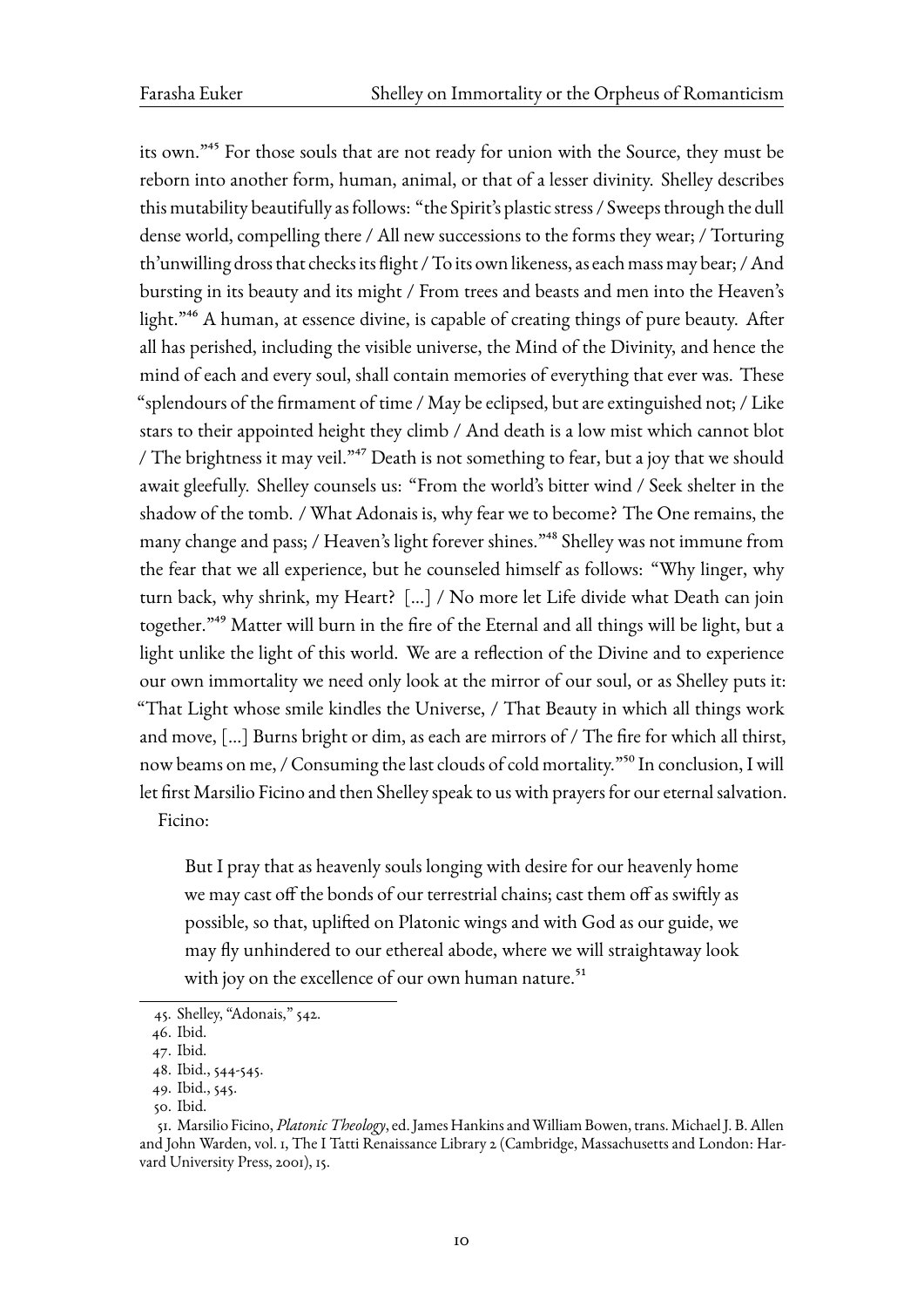## Shelley:

The breath whose might I have invoked in song Descends on me; my spirit's bark is driven Far from the shore, far from the trembling throng Whose sails were never to the tempest given; The massy earth and spheréd skies are riven! I am borne darkly, fearfully, afar; Whilst burning through the inmost veil of Heaven, The soul of Adonais, like a star, Beacons from the abode where the Eternal are.<sup>52</sup>

<sup>52.</sup> Shelley, "Adonais," 545.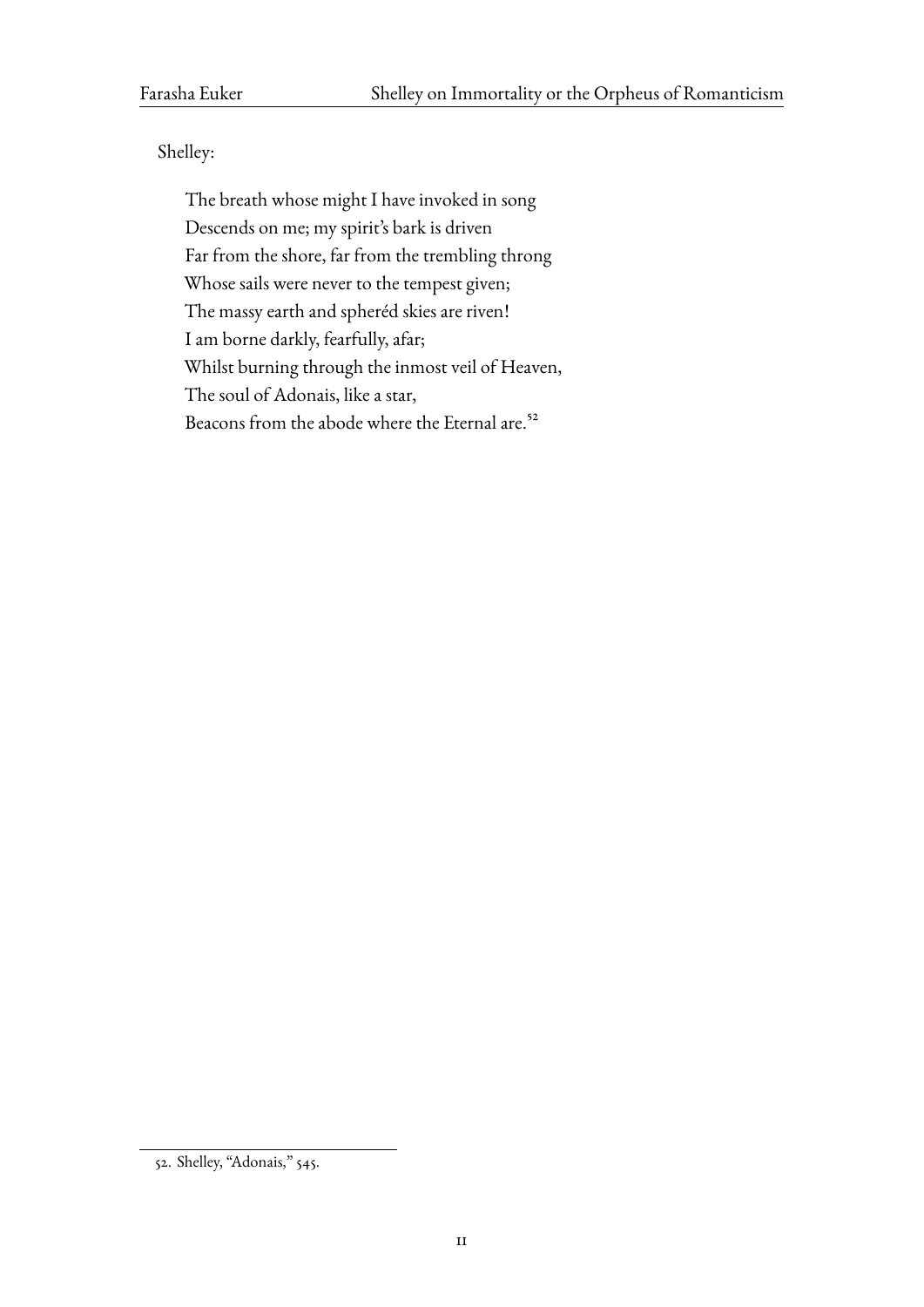## **Bibliography**

Aurobindo, Sri. *The Future Poetry*. Pondicherry: Sri Aurobindo Ashram Trust, 1997.

- Badiou, Alain. *Plato's Republic*. Translated by Susan Spitzer. Cambridge, UK and Malden, MA: Polity Press, 2012.
- Cheetham, Tom. *All the World an Icon: Henry Corbin and the Angelic Function of Beings*. Berkeley, California: North Atlantic Books, 2012.
- Chlup, Radek. *Proclus: an introduction*. Cambridge, UK: Cambridge University Press, 2012.
- Daumal, René. *Le Contre-Ciel*. Translated by Kelton W. Knight. New York: Peter Lang, 1990.

. *The Powers of the Word*. Edited and translated by Mark Polizzotti. San Francisco: City Lights Books, 1991.

- Ficino,Marsilio.*Platonic Theology*. Edited by James Hankins andWilliam Bowen. Translated by Michael J. B. Allen and John Warden. The I Tatti Renaissance Library 2. Cambridge, Massachusetts and London: Harvard University Press, 2001.
- Nerval, Gérard de. *Selected Writings*. Translated by Geoffrey Wagner. Ann Arbor: The University of Michigan Press, 1970.
- Notopoulos, James A. "Shelley and Thomas Taylor." *PMLA* 51, no. 2 (June 1936): 502– 517.
	- . *The Platonism of Shelley*. New York: Octagon Books, 1969.
- Proclus. *Proclus' Elements of Theology*. Translated by Thomas Taylor. The Thomas Taylor Series 1. Dorset, UK: The Prometheus Trust, 2006.
- Rosán, Laurence Jay. *The Philosophy of Proclus: The Final Phase of Ancient Thought*. New York: Cosmos, 1949.
- Shelley, Percy Bysshe. "Adonais." In *The Major Works*, edited by Zachary Leader and Michael O'Neill. OxfordWorld's Classics. Oxford and New York: Oxford University Press, 2009.

. *The Daemon of the World*. Marlborough Hill, UK: H. Buxton Forman, 1876.